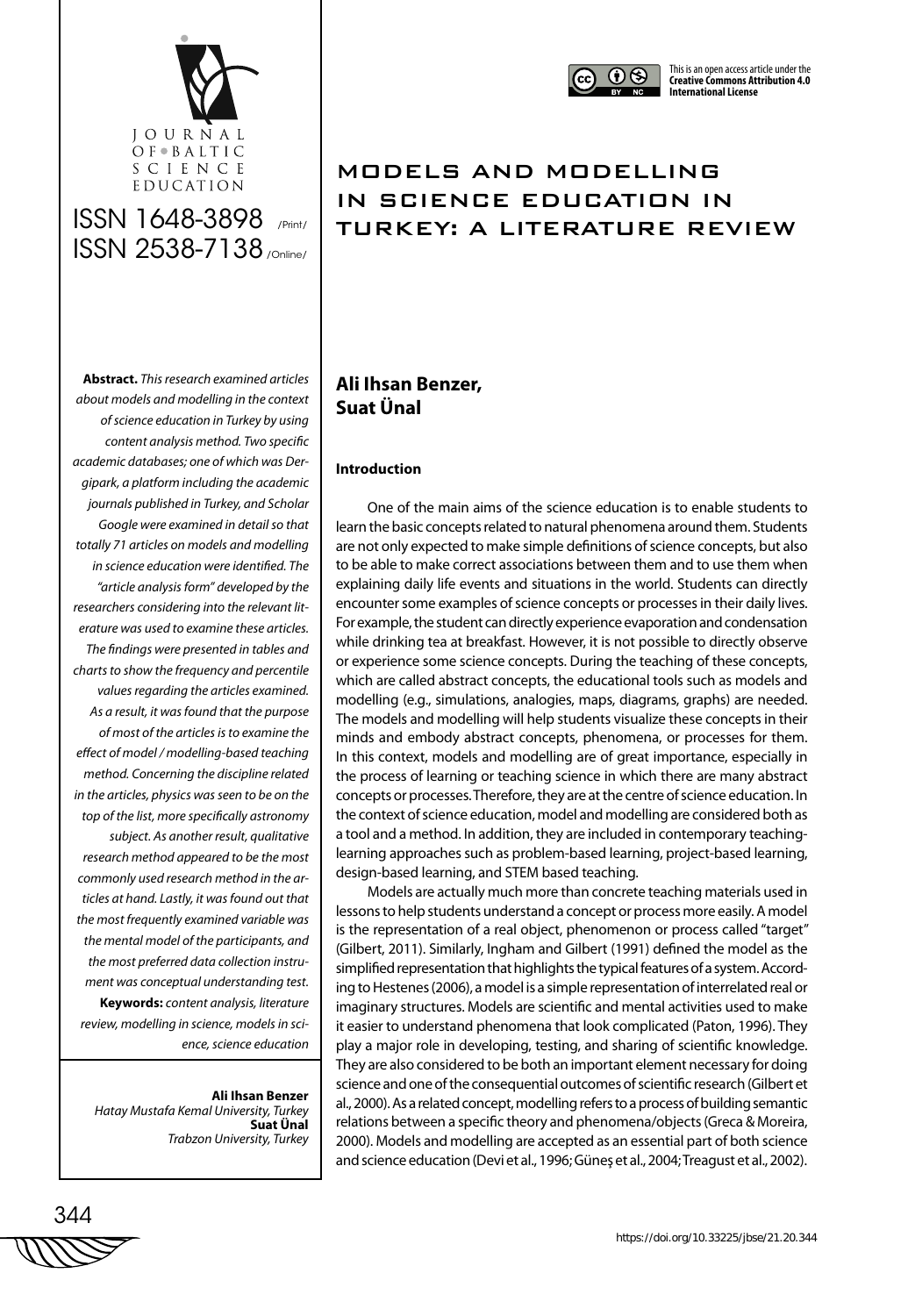The literature seems to particularly focus on characteristics of a model rather than its definition. Van Driel and Verloop (1999) have listed the characteristics of scientific models as follows:

- A model is always associated with the target(s) it represents. The target can be a specific system, an object, a phenomenon, or a process.
- A model is a research tool used to obtain information about a target that cannot be observed or measured directly.
- A model is not in a direct interaction with the target it represents. Therefore, a photograph or a spectrum is not regarded to be a model.
- A model always differs from the target based on some distinctive details. In general, a model is simplified at the highest extent possible, excluding intentionally certain details of the target depending on the specific objectives of the research to be carried out.
- During creation of a model, the similarities and differences between the target and the model must be so clear that researchers can make predictions about what that model represents. This feature of the model is shaped by research questions in each research.
- A model comes to existence as a result of mutually influential processes, so it can be readjusted as more recent research studies are done about the target.

The review of the relevant literature shows that models are classified differently by different researchers. One of the most widely accepted classifications belongs to Harrison and Treagust (2000). Harrison and Treagust (2000) classified the models as analogical (scientific) models and personal (mental) models. Analogical models are further classified as scale models, pedagogical analogical models, symbolic (iconic) models, mathematical models, theoretical models, maps, diagrams and tables, concept process models, and simulations. On the other hand, mental models have personal and incomplete structure. A similar classification is also made by Ünal and Ergin (2006) and Ornek (2008).

Modelling can be described as the process of creating a model. It is the essence of scientific thought. Modelling is a central part of science literacy (Schwarz et al., 2009) and an essential tool for production, evaluation, and dissemination of scientific knowledge (Gilbert et al., 2000). It is a scientific process which may involve the processes of depicting the reality in detail, creating a model based on them, testing this model, and revising the model accordingly. Also, it is of great importance to bring modelling skills to students for science education. Justi and Gilbert (2002) in their research have described a procedure for teaching of modelling skills to students in science education. The phases of bringing students in modelling skill are shown in Figure 1.

#### **Figure 1**

*The Phases for Acquiring Modelling Skill (Justi & Gilbert, 2002)*



Using modelling process and models in teaching science is very crucial because they help students in understanding science. Modelling-based teaching is a teaching approach in which learning and teaching process is realised through modelling activities. This method also enables students to create and develop their own models so they can better understand the nature of science and related concepts by managing their own learning processes (Harrison & Treagust, 1998; Schwarz, 2009; Sins et al., 2009; Windschitl et al., 2008).

According to the Ministry of National Education of Turkey (MoNE, 2018), the goal of science education is to help students discover principles, concepts, and processes in the field of science, understand how scientific information evolves by directly participating in the scientific process, and lastly to improve their skills related to life, engineering, and design. Thus, the goal of science education can be summarised under two headings: to enable students understand basic science concepts and to enable them to acquire basic scientific behaviours or skills.

The ability of students to make sense of the events around them depends on their ability to understand basic science concepts and relate them to daily life. However, a considerable challenge faced in science teaching is students' failure to comprehend basic science concepts sufficiently. More often than not, previous research studies on science education have shown that students' levels of conceptual understanding of basic science topics (or concepts) are very low (Alkan et al., 2016; Coştu et al., 2007; Çalış, 2010; Frede, 2006; Kurnaz & Değermenci, 2012; Mann & Treagust, 2010). One notable reason for this could be the existence of abstract concepts and processes covered in science (Aksakal et al., 2015). In

345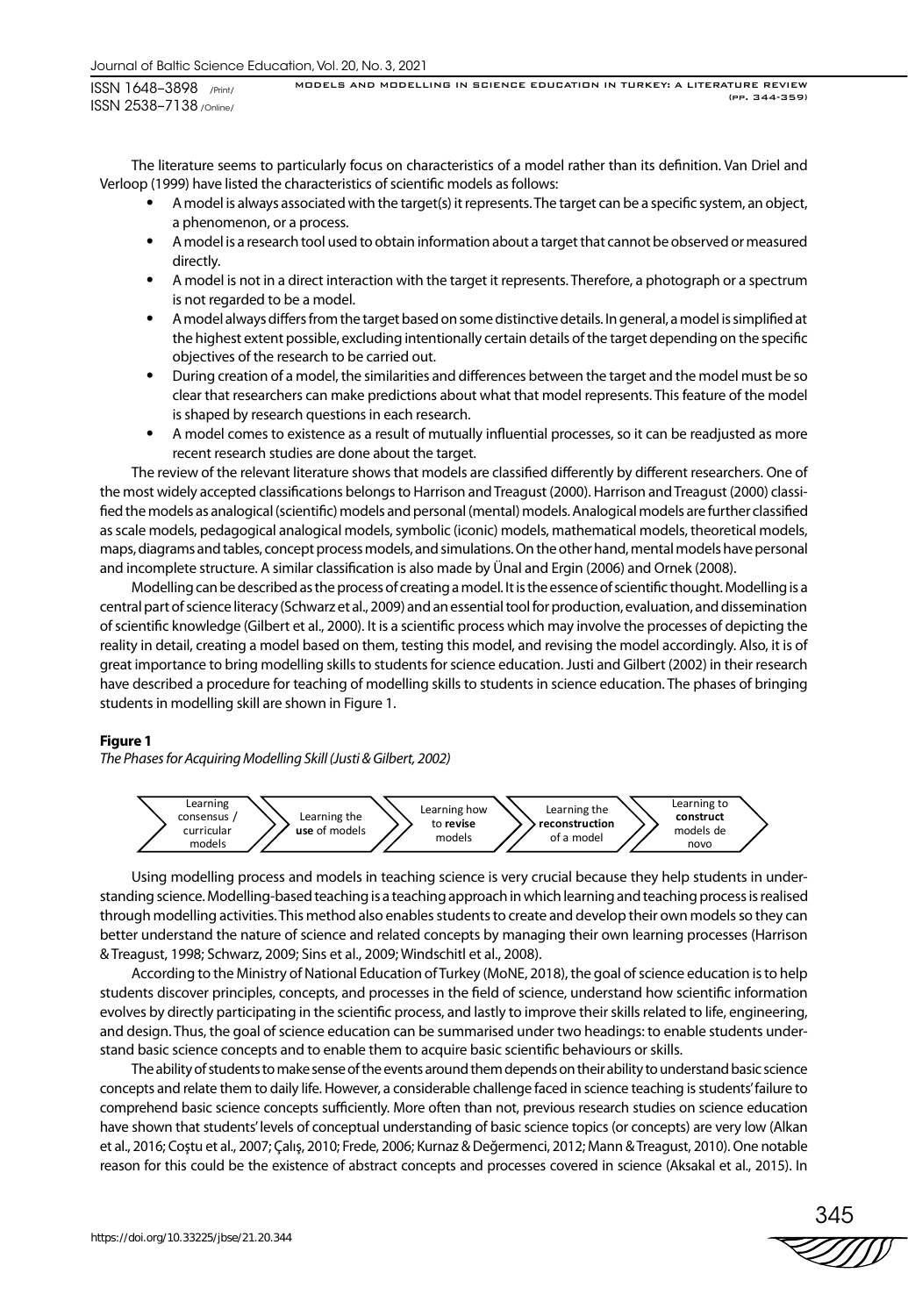MODELS AND MODELLING IN SCIENCE EDUCATION IN TURKEY: A LITERATURE REVIEW (pp. 344-359)

ISSN 1648–3898 /Print/ ISSN 2538–7138 /Online/

order to overcome this difficulty, model/modelling-based education, among others, can be used in teaching science. Model/modelling-based teaching of science helps students understand abstract concepts, allowing them to manage their learning processes by themselves (Chittleborough et al., 2005). Students have the opportunity to develop scientifically correct mental models thanks to the models and modelling activities used in science education (Chittleborough & Treagust, 2007). Model/modelling-based teaching increases students' conceptual understanding and success levels (Ergün & Sarıkaya, 2019; Schwarz & White, 2005), helps to eliminate their existing misconceptions (Ergün & Sarıkaya, 2014; Okumuş & Doymuş, 2018), and builds a positive attitude towards the course and learning (Türk & Kalkan, 2017).

Science courses also aim to provide students with some scientific behaviours and skills. Skill is defined as "the ability to apply knowledge, solve problems, and complete tasks" (Council of Higher Education of Turkey [CoHE], 2011). Possession of certain skills is inevitable for success in science. Modelling is one of those skills that has become quite popular in recent years. Modelling skill (ability) is a long-lasting and complex process that requires acquisition of a variety of other skills, takes fairly long and is a competence acquired gradually (Justi & Gilbert, 2002). Modelling skill is intertwined with many skills such as scientific literacy skill, scientific process skill, spatial skill, problem solving skill, and logical reasoning skill. Modelling skill both makes these skills mandatory but also contribute to development of them.

The importance of modelling skill has been noticed especially with the spread of innovative STEM/STEAM-based science teaching. Thus, many countries have modified their science curricula in order to provide students with the skill to do modelling in science. It is obvious that the countries doing well in science fields at international examinations such as PISA (Program for International Student Assessment) and TIMSS (Trends in International Mathematics and Science Study) (Singapore, South Korea, Canada and Finland) have already appreciated this and placed the deserved weight on modelling skill as a part of their curricula (Ayvacı & Bebek, 2017). Likewise, the Ministry of National Education (MoNE) of Turkey has implemented innovation on science education curriculum acknowledging modelling skill to be one of the scientific process skills to be acquired by students and underlined its importance for science education (MoNE, 2018). Besides, The MoNE has started to establish the design-skill workshops to provide students with 21st century skills as well as modelling skill (MoNE, 2021). These workshops include STEM / STEAM activities. The education reforms carried out in Turkey had a positive impact on the results of PISA 2018 and TIMSS 2019 (MoNE, 2019, 2020).

#### *Research Aim and Research Questions*

When the literature on models and modelling in science education was examined, there was no research that examines the articles about models and modelling in science and aims to reveal tendencies in these research studies. The aim of the present research was to review articles on models and modelling in the context of science education in Turkey by using content analysis so as to elicit specific tendencies or trends followed by those articles. It is expected that the results will shed light on the overall status of research studies on models and modelling in science and thus pave the way for future researchers in this area. The research question of this research can be stated as following "What trends do articles on models and modelling in science education seem to follow?". In the context of the research question, the articles published on models and modelling in science education in Turkey were examined in terms of "year", "research aim", "topic or concept", "duration of implementation", "research method", "sample group", "sample size", "research variable" and "data collection instrument(s)".

#### **Research Methodology**

#### *General Background*

In this research, the document analysis method which is one of the qualitative research methods was used to review scientific articles on models and modelling in the field of science education. Document analysis can be used both as a research method and as a data collection method (Özkan, 2019). According to Yıldırım and Şimşek (2011), document analysis means analysis of materials containing information about phenomena and happenings under scrutiny. The summative content analysis method, which is a qualitative data analysis method, was used for the analysis of the data. The main purpose of content analysis is to gather similar data within the framework of certain concepts and themes and to interpret them in a way that the reader can understand (Yıldırım & Şimşek, 2011). The themes to be examined in the summative content analysis can be determined before or during the data analysis (Hsieh & Shannon, 2005). This research was conducted between May and July in 2020. The scope of the research was limited to empirical articles conducted from 2002-2019 on models and modelling in science education in Turkey.

346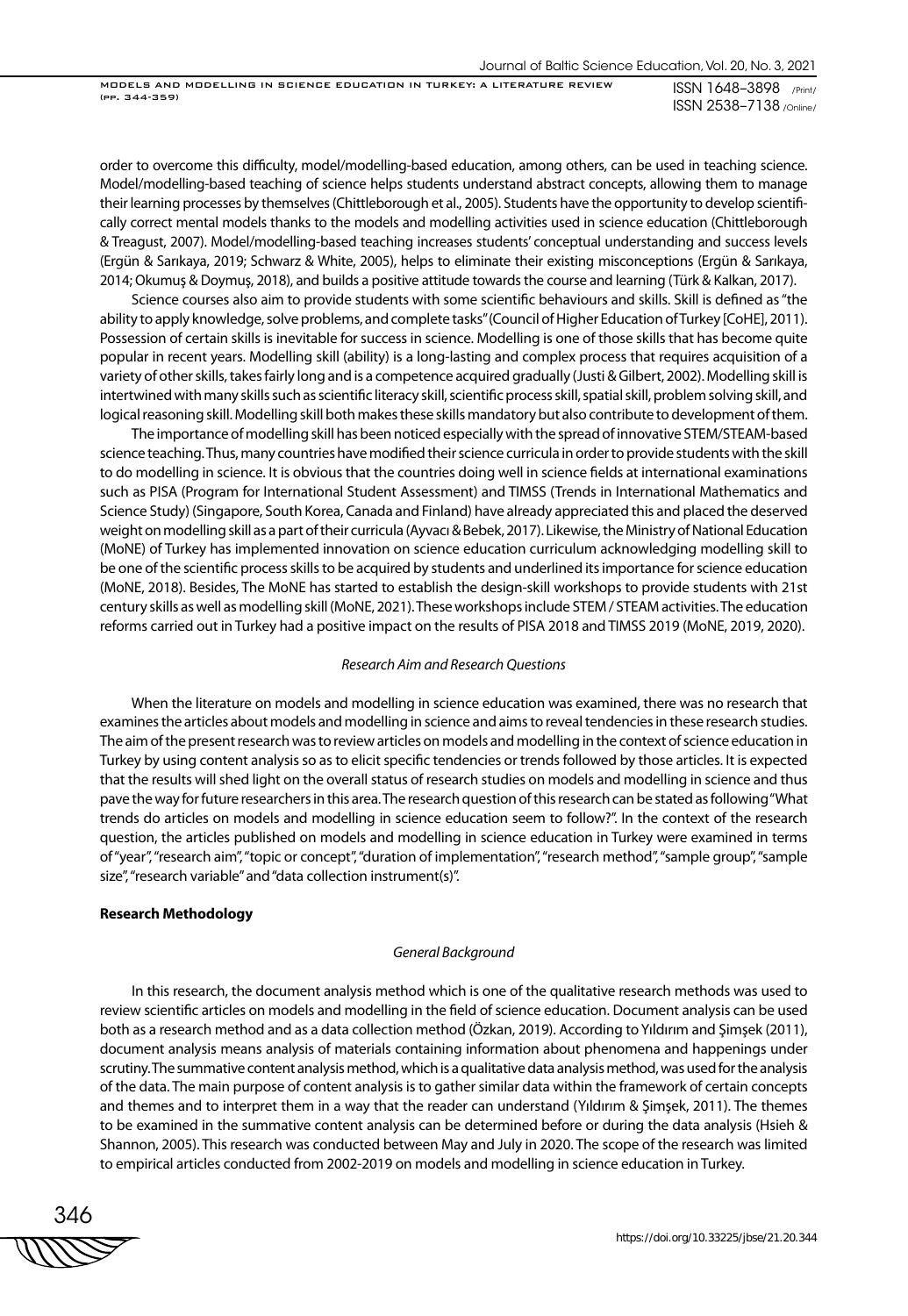ISSN 1648–3898 /Print/ ISSN 2538–7138 /Online/

MODELS AND MODELLING IN SCIENCE EDUCATION IN TURKEY: A LITERATURE REVIEW (pp. 344-359)

In the content analysis method, the information on the credentials of the examined research studies, their results or suggestions are presented to the audience in a more systematic manner by reviewing the literature on the subject under consideration, so that this type of research sheds light on new research studies to be conducted in the relevant field.

#### *Sample*

It was determined that 71 articles were conducted on models and modelling in science education in Turkey between the years of 2002 and 2019. All of these articles related to the purpose of the research have been included in the research. Therefore, the sample of the research consisted of 71 articles on models and modelling in science education from 2002 to 2019 in Turkey.

#### *Instrument and Procedures*

As seen in Figure 2, data collection and analysis of this research was completed in four stages. To start with, inclusion criteria were determined to select articles for review. Secondly, a search was done in the academic databases for access to articles that fell under the scope of this research. In the third step, articles complying with the criteria were picked up, downloaded, and subjected to preliminary review. Finally, those articles were analysed in detail by using summative content analysis.

#### **Figure 2**

*The Steps for Data Collection and Analysis*



As mentioned above, decision of inclusion or exclusion was made according to the inclusion criteria, which are given below:

- Articles must be published in a Turkish journal,
- Articles must be about science education,
- Articles must deal with models or modelling,
- Articles must be published in or prior to the year 2019,
- Articles must be available online.

On the other hand, articles were excluded if they were;

- Review research studies,
- Purely theoretical research studies,
- Scale development research studies,
- Document analysis research studies.

After deciding on suitable articles, a search was performed in online databases of Dergipark and Scholar Google and only those containing the term "Model" in the title were put on the list. Dergipark is a platform that offers electronic media and editorial process management service for academic journals published in Turkey (Dergipark, 2020). A preliminary review was conducted on the articles selected at this stage considering the main aim and inclusion criteria of this research. A total of 71 articles were determined and saved for detailed analysis. For analysing and coding the articles, a form called "Article Analysis Form (AAF)" was employed. During the preparation of the form, similar review articles (e.g., Albayrak & Çiltaş, 2017; Aztekin & Taşpınar-Şener, 2015; Küçüközer, 2016; O'Toole et al., 2018) performed in different fields by using descriptive analysis or content analysis were utilized and taken into consideration. The AAF was finalised in view of the aim of the current research. The final version of the AAF is attached as Appendix 1 to this article.

347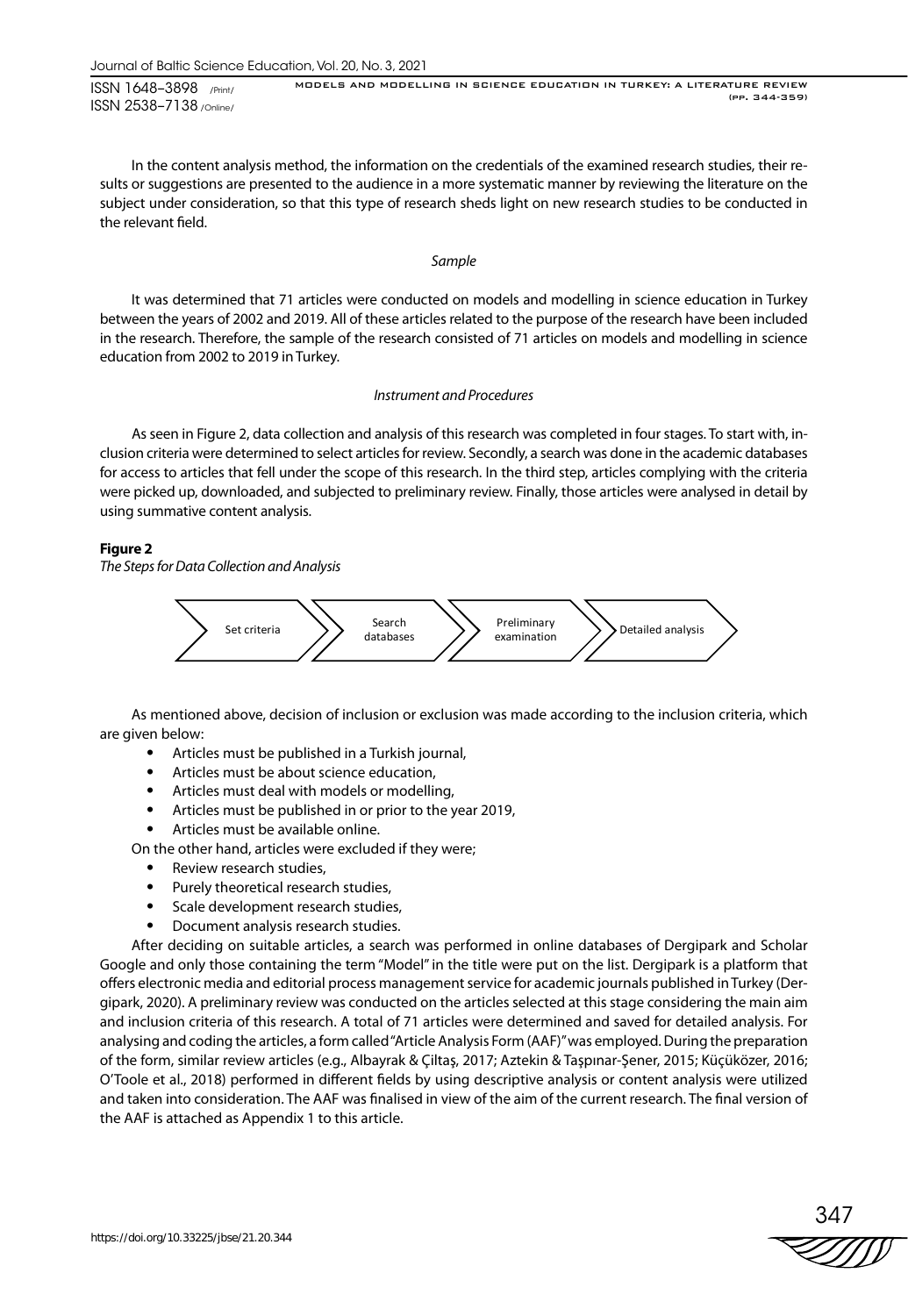MODELS AND MODELLING IN SCIENCE EDUCATION IN TURKEY: A LITERATURE REVIEW (pp. 344-359)

ISSN 1648–3898 /Print/ ISSN 2538–7138 /Online/

#### *Data Analysis*

The articles were coded by two independent coders using the AAF. For the reliability of the research, Cohen Kappa statistics between the coders were calculated. The resulting Cohen Kappa coefficient (>0.80) indicated an excellent level of compatibility between coders (Landis & Koch, 1977). The AAF was used to code the selected articles by the year of publication, research aim, selected focused science topic or concept, research method, sample group, sample size, research variable examined, data collection instrument, and duration of the implementation. The data obtained from the AAF were tabulated and displayed in charts along with figures of percentile and frequency.

#### **Research Results**

The results from the AAF were exhibited incorporating the percentile and frequencies in graphics and tables by using descriptive statistical methods. The distribution of the articles by year is shown in Figure 3.

## **Figure 3**



*Distribution of Articles by Year*

As seen in Figure 3, there was an increase in the number of articles falling in the scope of this research, except during year 2019. It was found that the most articles on the topic of concern were published in 2018 (14 articles, 19.7%). Table 1 displays the distribution of the articles by research aim.

#### **Table 1**

*Distribution of Articles by Research Aim*

| Aim                                                           |    | %    |
|---------------------------------------------------------------|----|------|
| To determine the effects of model or modelling-based teaching | 34 | 45.9 |
| To examine mental models                                      | 24 | 32.4 |
| To examine the views on the nature of models and modelling    | 10 | 13.5 |
| To examine the views on model or modelling-based teaching     |    | 4.1  |
| To examine the process of modelling                           |    | 2.7  |
| Other                                                         |    | 1.4  |
| Total                                                         | 74 | 100  |

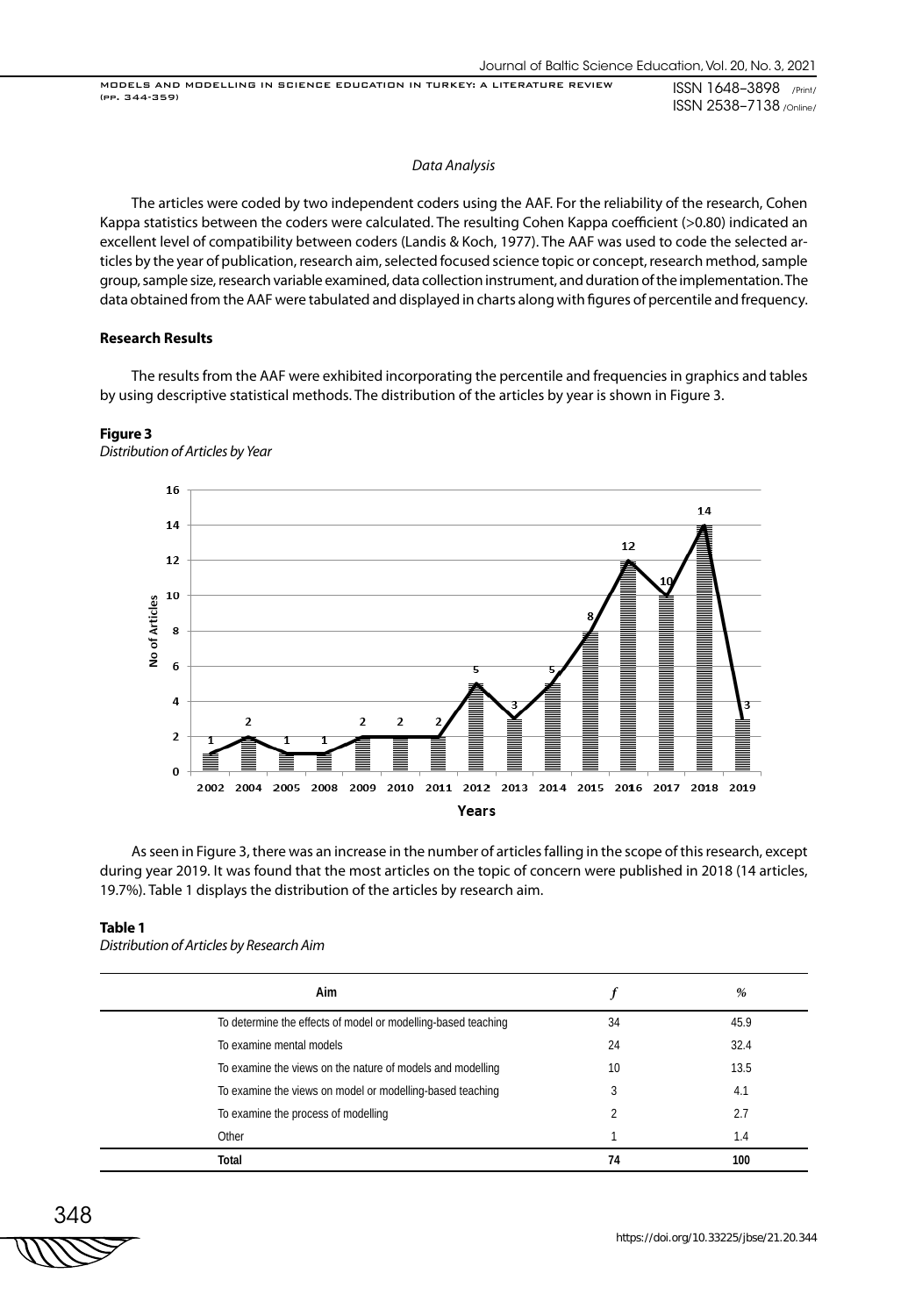It is understood from Table 1 that the majority of the articles reviewed here share the same research aim: to determine the effects of model or modelling-based teaching method (45.9%). The same articles were seen to determine the effectiveness of model/modelling-based teaching mostly by using experimental and control groups. Most of them were directed to increase the participants' understanding levels on selected concepts or their achievement level on the selected topic. The second most popular research aim was noted to be examining the participants' mental models regarding the selected science topic often by using open-ended questions and drawings as data collection instruments in a case/or descriptive research. The category "Other" covered one different research aim, which is comparison of scientific models in the science coursebooks with the mental models drawn by the students. The number of research aims was calculated bigger than the sum of the research studies reviewed since some of the articles had two or even three separate research aims. Table 2 shows the distribution of the articles in connection with the science topic or concept dealt.

#### **Table 2**

| Field     | Topic                     | $\boldsymbol{f}$ | $\%$    | $\boldsymbol{f}$ | $\%$ |
|-----------|---------------------------|------------------|---------|------------------|------|
| Biology   |                           |                  |         | 14               | 21.9 |
|           | Cell and Its Structure    | 4                | 6.3     |                  |      |
|           | Environment               | $\overline{2}$   | 3.1     |                  |      |
|           | Respiratory System        | 2                | 3.1     |                  |      |
|           | Plants                    | 1                | 1.6     |                  |      |
|           | Urinary System            | 1                | 1.6     |                  |      |
|           | Circulatory System        | 1                | 1.6     |                  |      |
|           | Genetics                  | 1                | 1.6     |                  |      |
|           | Microorganisms            | 1                | 1.6     |                  |      |
|           | Digestive System          | 1                | $1.6\,$ |                  |      |
| Physics   |                           |                  |         | 26               | 40.6 |
|           | Astronomy                 | 14               | 21.9    |                  |      |
|           | Electricity               | 4                | 6.3     |                  |      |
|           | Work, Power, Energy       | $\overline{2}$   | 3.1     |                  |      |
|           | Sound                     | $\overline{2}$   | 3.1     |                  |      |
|           | Light                     | 1                | 1.6     |                  |      |
|           | Photoelectricity          | 1                | 1.6     |                  |      |
|           | Radioactivity             | 1                | 1.6     |                  |      |
|           | Optics                    | $\mathbf{1}$     | 1.6     |                  |      |
| Chemistry |                           |                  |         | 24               | 37.5 |
|           | Matter and Heat           | 12               | 18.8    |                  |      |
|           | Atom and Its Structure    | 8                | 12.5    |                  |      |
|           | <b>Chemical Reactions</b> | 3                | 4.7     |                  |      |
|           | Acid and Base             | 1                | 1.6     |                  |      |
| Total     |                           |                  |         | 64               | 100  |

*Distribution of Articles by Topic or Concept Dealt*

As Table 2 shows, physics was the most heavily examined field (40.6%). As for the subject of physics, astronomy, which encompasses the study of the Earth, the Sun, the Moon and space, was found to be the most frequently dealt topic (21.9%). On the contrary, the least research studies were carried out in the discipline of biology (21.9%). In some research studies covered here, more than one topic or concept was examined, while in some research studies, no topic was examined.

When the analysis of aims of the articles was further detailed (see Table 1), it was noticed that 34 of the 71 articles included some type of intervention (teaching practice). In those research studies, it was aimed at exploring the effectiveness of the teaching practices applied from various angles. The distribution of the teaching activities by duration is given in Table 3. However, some of them (*n*=6) did not report the duration of the teaching intervention.

349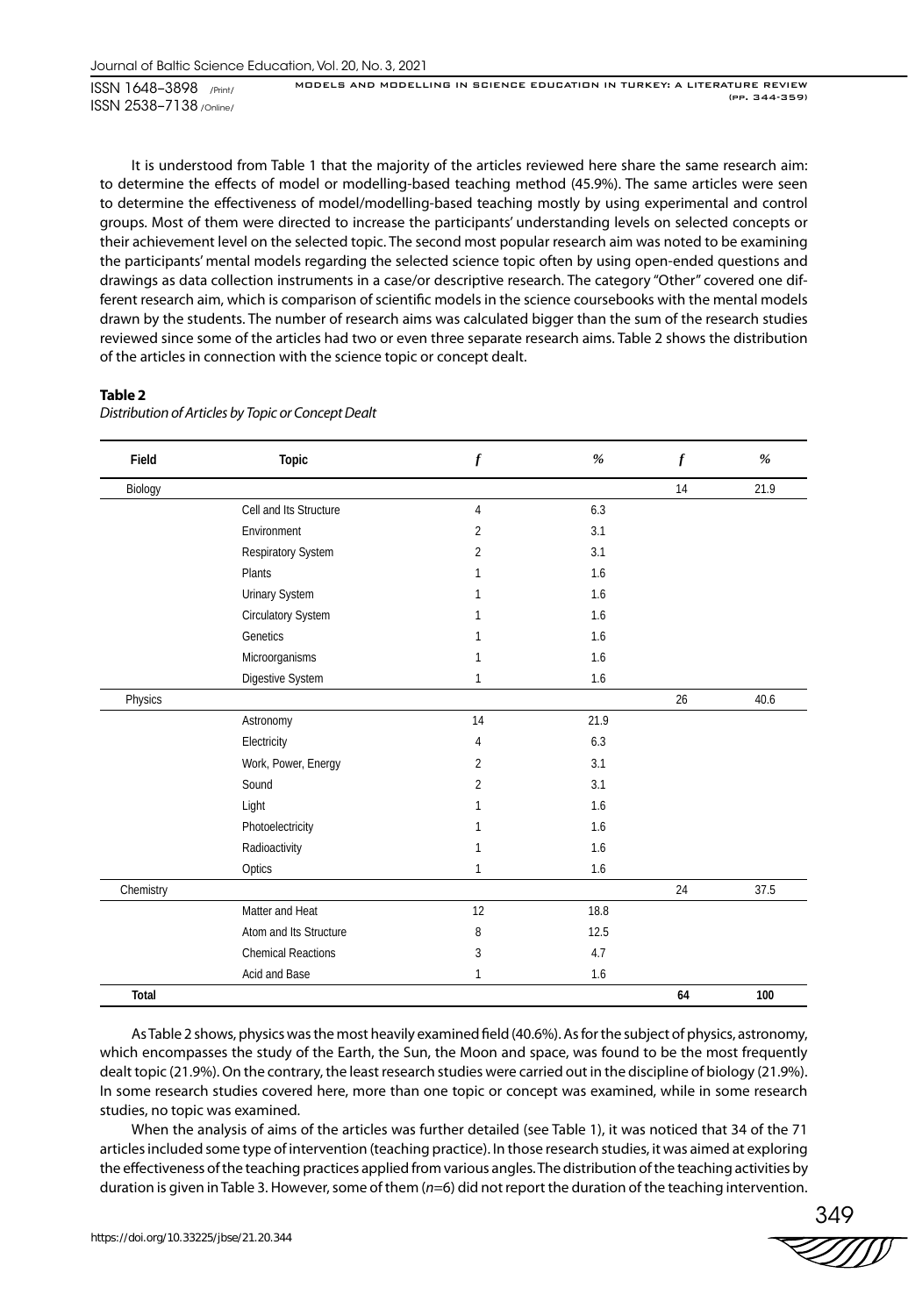#### **Table 3**

*Distribution of Articles by Duration of Implementation*

| Duration           |    | %    |
|--------------------|----|------|
| 1-3 weeks          | 10 | 29.4 |
| 4-6 weeks          | 15 | 44.1 |
| 7-9 weeks          |    | 2.9  |
| 10 weeks and above | 2  | 5.9  |
| Non-specified      | 6  | 17.7 |
| Total              | 34 | 100  |

As can be seen in Table 3, the research studies with the practical period of 4 to 6 weeks had the biggest portion (44.1%) in the articles examined.

Apart from the foregoing, the distribution of the articles by used research method and distribution of the research method preference across years are displayed in Table 4 and Figure 4, respectively.

#### **Table 4**

*Distribution of Articles by Research Method*

| <b>Research Method</b> |    | %    |
|------------------------|----|------|
| Qualitative            | 34 | 47.9 |
| Quantitative           | 27 | 38.0 |
| Mixed                  | 10 | 14.1 |
| Total                  | 71 | 100  |

#### **Figure 4**

*Distribution of research methods by year*



**No. 2** Quantitative **Mixed** 

As seen in Table 4 and Figure 4, the research methods of the articles were collected under three headings as quantitative method, qualitative method, and mixed method. During the analysis of the research methods, atten-

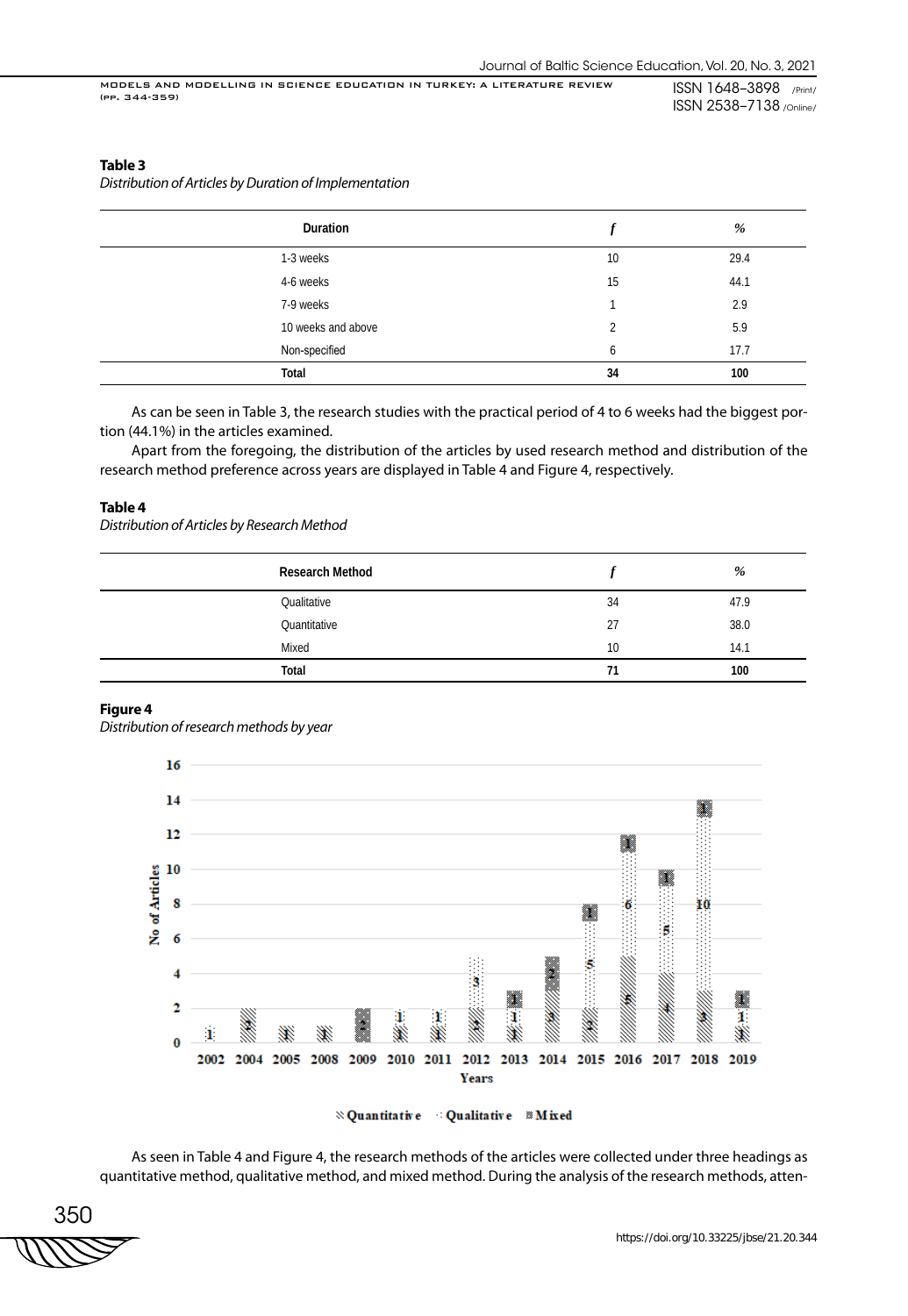tion was paid to the type of data collected and data analysis methods as well as research methods reported in the article. In this respect, the examples with qualitative data (e.g., interview, citation) and qualitative data analysis methods only (e.g., content analysis, descriptive analysis) were named as qualitative; whereas they were coded as quantitative if quantitative data (e.g., data obtained from Likert scale or multiple-choice tests) and quantitative data analysis methods (e.g., t-test, ANOVA) were used only, and a blend of both of the abovementioned types of data led to the labelling as mixed type research method (Teo et al., 2014). It is understood from Table 4 that qualitative method was dominantly used in the articles (47.9%). In addition, Figure 4 shows that the number of qualitative research studies formed an incremental curve towards the end of the bar of years. The same is true for the number of quantitative research studies. However, the proportion of qualitative research studies tended to increase besides their number in the whole. As another sub-problem, the distribution of the articles here by their sample group is given in Table 5.

#### **Table 5**

*Distribution of Articles by Sample Group*

| Sample                 | Sample Group                     | $\boldsymbol{f}$ | $\%$    | $\boldsymbol{f}$ | $\%$ |
|------------------------|----------------------------------|------------------|---------|------------------|------|
| Postgraduate           |                                  | $\mathbf{1}$     | 0.8     | $\mathbf{1}$     | 0.8  |
| Undergraduate          |                                  |                  |         | 29               | 24.2 |
|                        | Pre-service Biology Teachers     | $\overline{2}$   | 1.7     |                  |      |
|                        | Pre-service Science Teachers     | 15               | 12.5    |                  |      |
|                        | Pre-service Physics Teachers     | 3                | 2.5     |                  |      |
|                        | Pre-service Chemistry Teachers   | 5                | 4.2     |                  |      |
|                        | Pre-service Mathematics Teachers | 3                | 2.5     |                  |      |
|                        | Pre-service Pre-school Teachers  | $\mathbf{1}$     | $0.8\,$ |                  |      |
| High school (9-12)     |                                  |                  |         | 6                | 5.0  |
|                        | 11th grade                       | $\mathbf{1}$     | 0.8     |                  |      |
|                        | 10th grade                       | 3                | 2.5     |                  |      |
|                        | 9th grade                        | $\mathbf{1}$     | 0.8     |                  |      |
|                        | Not specified                    | $\mathbf{1}$     | 0.8     |                  |      |
| Secondary school (5-8) |                                  |                  |         | 47               | 39.2 |
|                        | 8th grade                        | 8                | 6.7     |                  |      |
|                        | 7th grade                        | 20               | 16.7    |                  |      |
|                        | 6th grade                        | 13               | 10.8    |                  |      |
|                        | 5th grade                        | 6                | 5.0     |                  |      |
| Primary school (1-4)   |                                  |                  |         | 8                | 6.7  |
|                        | 4th grade                        | 6                | 5.0     |                  |      |
|                        | 3rd grade                        | 1                | 0.8     |                  |      |
|                        | 2nd grade                        | $\mathbf{1}$     | 0.8     |                  |      |
| Pre-school             |                                  | $\overline{4}$   | 3.3     | $\overline{4}$   | 3.3  |
| Teacher/Lecturer       |                                  |                  |         | 25               | 20.8 |
|                        | <b>Biology Teacher</b>           | $\overline{4}$   | 3.3     |                  |      |
|                        | Science Teacher                  | 6                | 5.0     |                  |      |
|                        | Physics Teacher                  | 5                | 4.2     |                  |      |
|                        | Chemistry Teacher                | 4                | 3.3     |                  |      |
|                        | Mathematics Teacher              | 4                | 3.3     |                  |      |
|                        | Lecturer                         | 1                | 0.8     |                  |      |
|                        | Primary School Teacher           | $\mathbf{1}$     | 0.8     |                  |      |
| Total                  |                                  |                  | 100     | 120              | 100  |

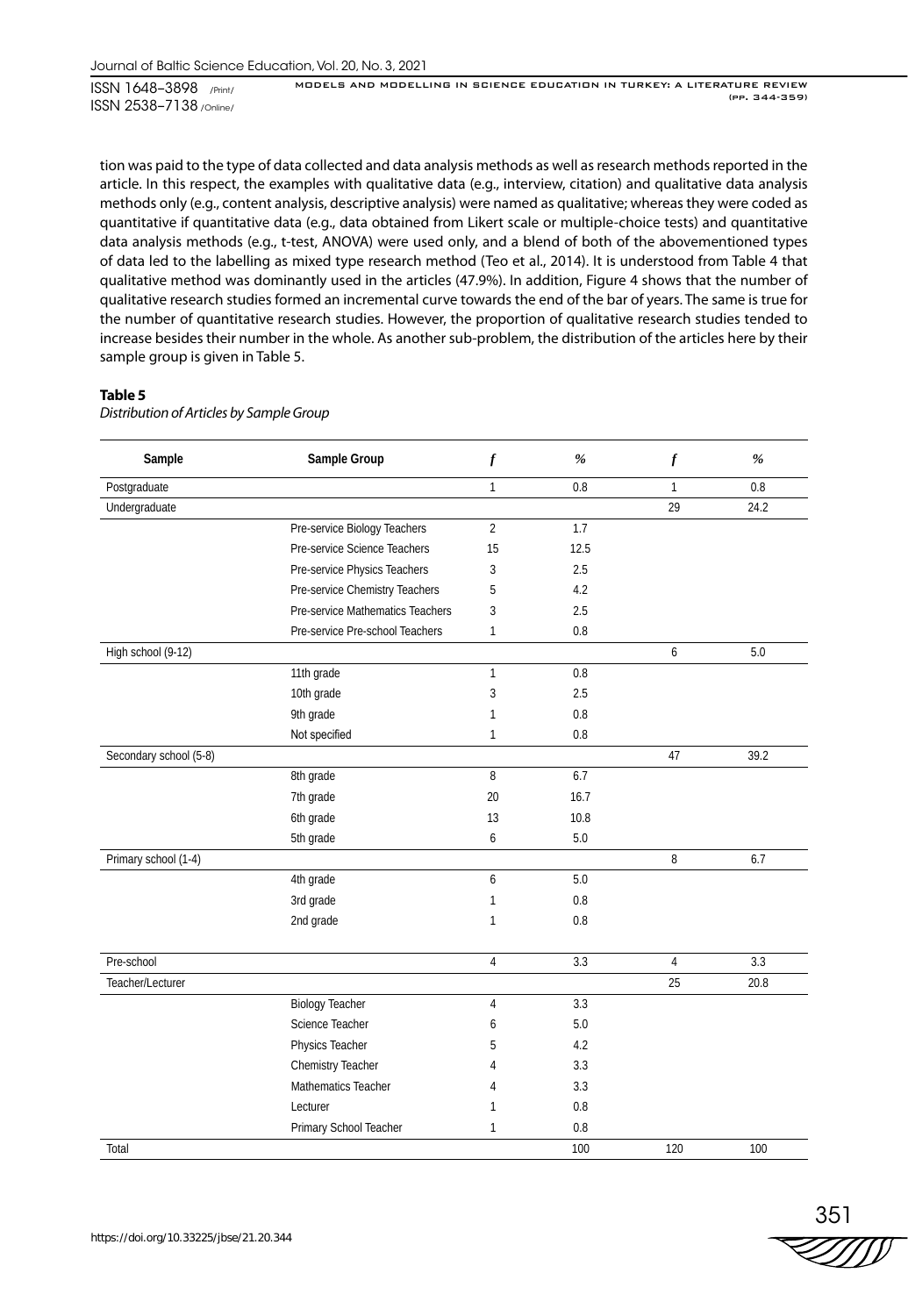Table 5 demonstrates that the research studies reviewed here were chiefly carried out with secondary school students (39.2%), particularly 7th graders (16.7%). Of the samples at undergraduate level (24.2%), the most commonly examined sample group was found to be pre-service science teachers (12.5%). Some of the research studies consisted of heterogeneous sample groups, such as picking up of learners from various grade levels or both teachers and students at one time (Aydın et al., 2018; Görecek-Baybars & Çil, 2019; Şeren & Doğru, 2018). As for two-year associate programs or vocational high schools, none of the articles were found to target students attending those kinds of schools. Lastly, it was determined that the number of research studies implemented with learners from pre-school, primary and high school was quite low. The distribution of the articles by sample size is given in Table 6.

#### **Table 6**

*Distribution of Articles by Sample Size*

| Sample Size    |    | %    |
|----------------|----|------|
| 1-30 persons   | 13 | 18.3 |
| 31-60 persons  | 20 | 28.2 |
| 61-90 persons  | 12 | 16.9 |
| 91-120 persons | 11 | 15.5 |
| 121 and above  | 15 | 21.1 |
| Total          | 71 | 100  |

It can be seen in Table 6 that 28.2% of the articles reported results obtained from 31 to 60 participants. As another consideration in this research, the distribution of the articles by examined variables is shown in Table 7.

#### **Table 7**

*Distribution of Articles by Variable Examined*

| Variable                          | $\boldsymbol{f}$ | %    |
|-----------------------------------|------------------|------|
| <b>Mental Model</b>               | 26               | 27.7 |
| Participants' Views               | 22               | 23.4 |
| Level of Conceptual Understanding | 19               | 20.2 |
| <b>Achievement Level</b>          | 9                | 9.6  |
| Misconceptions                    | 5                | 5.3  |
| Permanence of Learning            | 3                | 3.2  |
| Attitude                          | 3                | 3.2  |
| Modelling Competence              | $\overline{2}$   | 2.1  |
| Other                             | 5                | 5.3  |
| Total                             | 94               | 100  |

Table 7 reveals that mental model (27.7%) and participants' views (23.4%) were the most commonly examined variables in all of the articles considered here. The articles in the category "Other" were seen to examine variables such as metacognitive awareness, creativity, spatial ability, conceptual change, and anxiety. Most of the research studies were conducted to examine more than one variable. Among categorical variables, it was seen that class level and gender were the most widespread factors, respectively. For instance, Bakaç and Kartal-Taşoğlu (2016) compared the effectiveness of the traditional teaching method and modelling-based teaching method in eliminating misconceptions of pre-service physics teachers about radioactivity subject according to gender. No significant difference was found between the participants' pre- and post-test results or scores obtained by the males and females. As another finding worth noting, it was seen that the selected variables did not include the 21st century's essential skills such as problem solving, critical thinking and reflective thinking. The distribution of the articles by data collection instruments is demonstrated in Table 8.

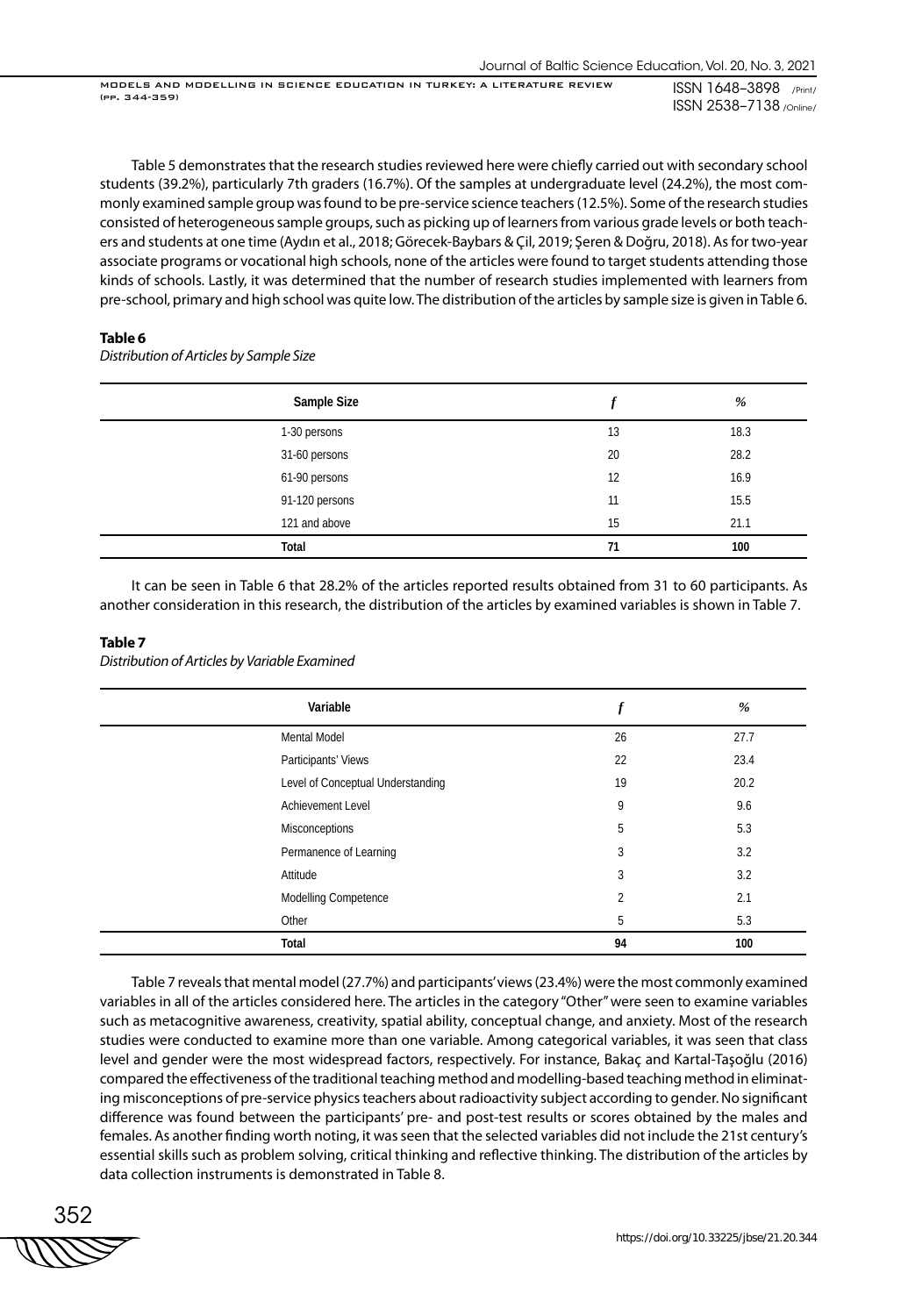#### **Table 8**

*Distribution of Articles by Data Collection Instruments Employed*

| Data Collection Instrument                                                |                | %     |
|---------------------------------------------------------------------------|----------------|-------|
| Conceptual Understanding Test                                             | 40             | 41.2  |
| Questionnaire/Scale                                                       | 22             | 22.7  |
| Interview                                                                 | 20             | 20.6  |
| <b>Achievement Test</b>                                                   | 9              | 9.3   |
| Document analysis rubric (Coursebook, students' activity documents, etc.) | 3              | 3.1   |
| Skill Test                                                                | $\mathfrak{D}$ | 2.1   |
| Observation                                                               |                | 1.0   |
| Total                                                                     | 97             | 100.0 |

Table 8 points out that conceptual understanding tests became the most frequently used data collection instrument in all of the research studies (41.2%). Still, many research studies were realised with more than one single data collection instrument. The majority of the conceptual understanding tests comprised of open-ended items that require drawings. When it comes to those employing questionnaires/scales, it was seen that almost half of them used the questionnaire on the participants' views of models and modelling developed by Güneş et al. (2004), while the rest of them used their questionnaires/scales developed by themselves. As for the achievement tests, they were mostly in the form of multiple-choice tests. The skill tests included tests on creativity and spatial skills.

#### **Discussion**

In this research, an examination was carried out on Turkish articles discussing models and modelling in science education in order to expose the patterns of trends they follow. This section is dedicated to give an account of the findings and compare them with similar research studies.

First of all, it was seen that the first article about models and modelling in science education in Turkey was published in 2002, there was an increase in the number of such publications on an annual basis since then, the year 2019 being an exception, and the peak level was reached in 2018, the last of the years covered here. The reason for the tendency of rise could be the fact that the Ministry of National Education of Turkey adopted a revision on the science curriculum in 2013 and announced modelling to be a skill necessary for the field of science, which brought the topic to the attention of researchers. Albayrak and Çiltaş (2017), in his research, examined the obvious tendencies exhibited by research papers published in Turkey between 2004 and 2015 on mathematical modelling in the scope of mathematics education, and found out that the number of research studies on that topic was on the rise as years passed, not steadily though. It seems that the findings from Albayrak and Çiltaş (2017) lend support to the findings in the current research.

The analysis of the articles by aim of research demonstrated that the first place was occupied by the examination of the effectiveness of model/modelling-based teaching. In those research studies, the effect of that teaching style was often checked by using experimental and control groups. In the articles with this purpose, it is aimed to increase the levels of conceptual understanding or achievements of the participants by means of model or modelling based education. Albayrak and Çiltaş (2017) stated that the existing research studies on mathematical modelling generally aimed at teaching the participants mathematics by means of model/modelling-based teaching activities. It can thus be said that the results of this research are in congruence with those of Albayrak and Çiltaş (2017). Another prominent research aim adopted here was to bring out the participants' mental models in terms of various science topics or concepts by using data collection instruments such as open-ended questions that require drawings in the case or descriptive research studies examined.

Moreover, it was found out that the discipline which was examined most of all in the articles here was physics, astronomy standing out as the most frequently covered subject, which covers "the earth", "the sun", "the moon", and "the universe" concepts. In this regard, biology proved to be the least examined discipline/field, and "the cell and its structure" is most research study subject in the discipline of biology. The popularity of astronomy among the research studies in the scope could be due to the fact that astronomy subjects include macro phenomena or happenings and that most students have difficulty in understanding these events or concepts. Küçüközer (2016), in her far-reaching review of doctoral dissertations in science education, noted that physics was dealt with most respect to topics of force and movement, biology with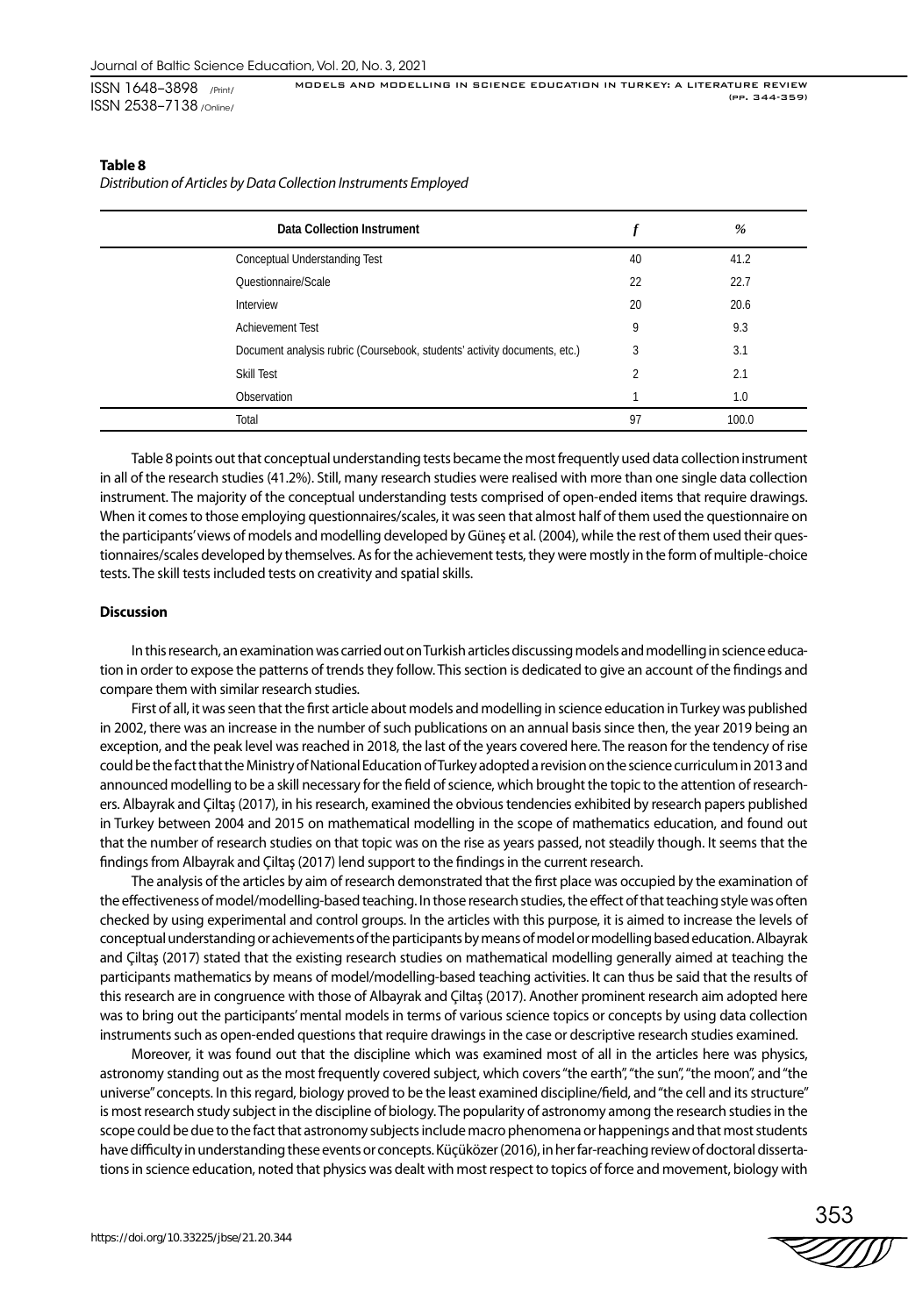MODELS AND MODELLING IN SCIENCE EDUCATION IN TURKEY: A LITERATURE REVIEW (pp. 344-359)

ISSN 1648–3898 /Print/ ISSN 2538–7138 /Online/

respect to humans and the environment, and chemistry was examined in relation with the structure of matter. Doğru et al. (2012), in their analysis of postgraduate dissertations in science education, noted that the trendiest topics were "ecosystem and ecology", "electricity", and "the structure of atom" in biology, physics, and chemistry education, respectively. The results of current research seem to be at variance with the findings obtained by Küçüközer (2016) and Doğru et al. (2012). It could be accounted for by the inclination towards topics posing specific difficulty of conceptual understanding when models and modelling come to attention. Besides this, it was observed in the research studies examined that the emphasis was placed on abstract topics (atom, heat, cell, etc.) and processes (the circulatory system, chemical reactions, etc.) that can be hardly visualised.

When analysed from the perspective of research method used, it was concluded that qualitative research method became the most preferential method. This finding is compatible with the previous review works on science education research (O'Toole et al., 2018) and mathematical model and modelling research studies (Albayrak & Çiltaş, 2017; Aztekin & Taşpınar-Şener, 2015). Nevertheless, it is not in compliance with the results of the review research focusing on chemistry education (Teo et al., 2014; Ulutaş et al., 2015), science education (Küçüközer, 2016) or instructional technologies (Göktaş et al., 2012; Hrastinski & Keller, 2007). As an obvious difference, the intensive preference for qualitative methods in current case can be said to be linked with the aims of the specific articles analysed here. In other words, the authors might have chosen a different research method each time considering its suitability for the specific facts of their research such as the discipline, aim, topic or year in question.

When the articles are analysed in terms of their samples, it becomes apparent that the most preferred sample group in the articles is secondary school students. More specifically, the 7th grade was noted as the most frequently preferred class level in secondary school. The second most common sample group was found to be pre-service science teachers. In a similar vein, Küçüközer (2016), in her review about doctoral dissertations in science education, indicated that the majority of the theses were conducted with secondary school students and especially with the 7th grade students. This leads to full congruence with current findings. On the other hand, there are some reports from review works on chemistry education (Teo et al., 2014; Ulutaş et al., 2015), mathematical models and modelling (Albayrak & Çiltaş, 2017; Aztekin & Taşpınar-Şener, 2015), physics education (Kaltakçı-Gürel et al., 2017; Önder et al., 2013) and biology education (Gül & Sözbilir, 2015) that the majority of those research studies were conducted on students at undergraduate level. It shows partial congruence with the current research as the latter noted that undergraduate students represented the second most common group of participants after secondary schoolers. As for sample size, the research studies examined here were prevalently implemented with 31 to 60 participants. It is in consensus with findings from other review research studies including physics education (Kaltakçı-Gürel et al., 2017; Önder et al., 2013), chemistry education (Sözbilir et al., 2013), biology education (Gül & Sözbilir, 2015) and instructional technologies (Göktaş et al., 2012). The sample group and sample size can vary depending on the aim, method, and other crucial aspects of each research, yet undergraduate students may have been preferred basically for convenience.

As another angle of current research, we found that the most widely examined variable was the mental models of the participants. In contrast, achievement was reported as the most prevalent variable in reviews of research studies in science education (Deniş-Çeliker & Uçar, 2015), physics education (Önder et al., 2013), chemistry education (Ulutaş et al., 2015) and biology education (Gül & Sözbilir, 2015). Bearing in mind that science includes abstract concepts or processes, it looks plausible to examine mental models more often than other variables in research studies on models and modelling in the field of science. Moreover, what matters most for the level of understanding and achievement of students on a particular topic is whether they possess scientifically correct mental models for the concepts or phenomena on that topic. It can thus be argued that it is a prerequisite to identify students' existing mental models for effective concept teaching. On the grounds of these two reasons, one would smoothly anticipate mental models as the most researched variable. However, it is a regrettable fact that no research studies were found to deal with the relationship between modelling skill and the vital skills for the 21st century, which had caused the curriculum to be revised and updated, such as problem solving, critical thinking, communication, information management and collaboration skills (Ananiadou & Claro, 2009; Binkley et al., 2012; Voogt & Roblin, 2012). It deserves consideration as employing modelling skill in science classes could possibly improve critical thinking, abstraction, and problem-solving skills. As another remarkable point, most of the research studies analysed here targeted cognitive domain, while there were only few examples looking over affective factors that could have a direct or indirect impact on learning such as attitude, motivation, anxiety, self-efficacy and self-confidence.

Considering the data collection instruments, it was seen that conceptual understanding tests were the most preferred tools. Most of such tests were comprised of open-ended questions which required the respondents to make drawings. Recalling that most research studies attempted to determine the mental models and the effectiveness of model or modelling-based education, it would not be surprising to come across that kind of questions as data collection instruments. The

354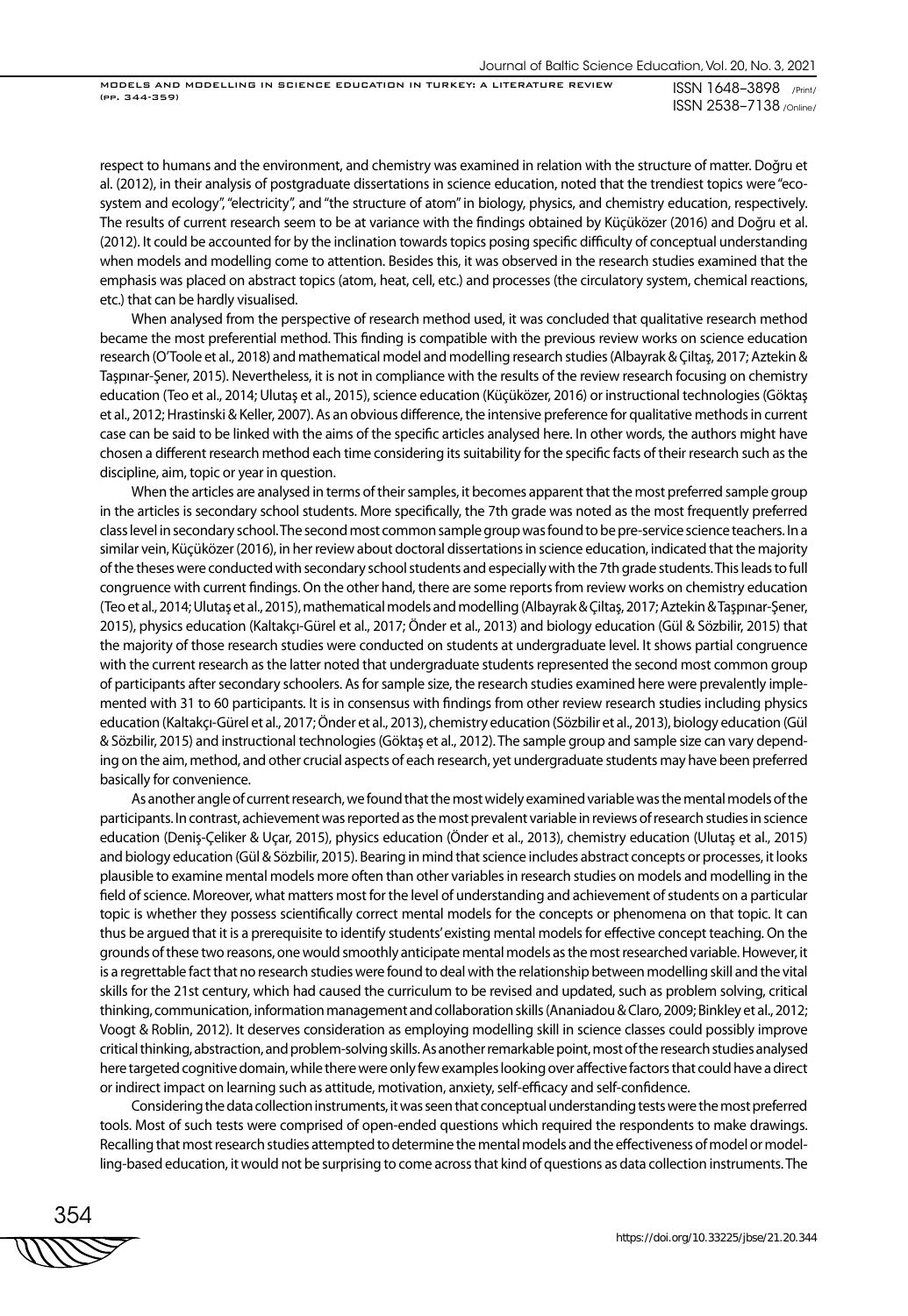ISSN 1648–3898 /Print/ ISSN 2538–7138 /Online/

MODELS AND MODELLING IN SCIENCE EDUCATION IN TURKEY: A LITERATURE REVIEW (pp. 344-359)

most widely used data collection instruments appeared to be achievement tests in research studies concerning biology education (Gül & Sözbilir, 2015), science education (Küçüközer, 2016), and physics education (Kaltakçı-Gürel et al., 2017), while it was reported to be interviews by Albayrak and Çiltaş (2017) in his review on mathematical models and modelling. It is known that the goal of research examination of the effect of model/modelling-based education is to increase levels of conceptual understanding. For this reason, conceptual understanding tests were expectedly commonplace in the current research. It should be still noted that more than one data collection instrument was employed in most of the research studies examined here.

As the final sub-question of this research, it was found that the majority of the articles feature a teaching intervention applied to the participants. All of them can be seen to have intended to explore the effect of model/modelling-based teaching on a range of variables. They were not completed in the same period of time, and they mostly lasted for 4 to 6 weeks before completion of the experimental stage. Similarly, Kozikoğlu and Senemoğlu (2015), in their review on doctoral dissertations about education curricula and instruction, reached the conclusion that a vast number of such research studies completed their practical component within 4 to 8 weeks. In this respect, there can be seen conformity between the abovementioned research and the current one at a certain extent.

#### **Conclusions and Implications**

The aim of the research was to review articles on models and modelling in the context of science education in Turkey by using content analysis so as to elicit specific tendencies or trends followed by those articles. The articles were examined in terms of "year", "research aim", "topic or concept", "duration of implementation", "research method", "sample group", "sample size", "research variable" and "data collection instrument(s)". As a result, it was found that the purpose of most of the articles is to examine the effect of model / modelling-based teaching method. Concerning the discipline related in the articles, physics was seen to be on the top of the list, more specifically astronomy subject. As another result, qualitative research method appeared to be the most commonly used research method in the articles at hand. Lastly, it was found out that the most frequently examined variable was the mental models of the participants, and the most preferred data collection instrument was conceptual understanding test.

In view of the findings and discussion above, a number of recommendations were made for future researchers that are interested in models and modelling in science education.

- Even though most of the research studies in the field of science education have been carried out by using models designed by teachers, it is suggested to design learning environments to test their effectiveness in which students are supposed to create models and develop their modelling skills in future attempts.
- The relevant research studies have predominantly been planned to explore the effect of model/modellingbased teaching on students' achievement and mental models. In the future, unlike the inclination recorded so far, bigger emphasis could be placed onto affective traits of learners such as attitude, motivation, self-efficacy, and anxiety instead of cognitive variables.
- Again, future research studies can be directed towards portrayal of the relationship between model/modellingbased education and the skills needed in the 21st century such as problem solving, critical thinking, reflective thinking, communication, and collaboration.
- It is of great importance that young learners have more accurate mental models of basic concepts for them to be able to configure upper level concepts more accurately in their minds. To this end, concentration should be shifted onto learners in earlier years of education, which are pre-school and primary school levels.
- The MoNE of Turkey has made important innovations in the field of education. The MoNE has renewed all education curricula at primary, secondary and high school levels in the context of 21st century skills in 2018. In the new science curriculum, modelling skill was emphasized as an important skill that should be acquired by students. Also, the MoNE has started to establish the STEM-based design-skill workshops. These workshops offer valuable opportunities for students to develop their modelling skills. As a result of the education reforms, Turkey's PISA and TIMSS scores started to rise. The interest of researchers in Turkey on the model and modelling is increasing because of the emphasis on the importance of modelling skill in the renewed science curriculum, and the popularization of STEM-based design-skill workshops that include modelling activities. Research studies on modelling are invaluable and offer opportunities to increase the country's science literacy. With this research, the trends of articles on models and modelling in science education in Turkey were presented and the gaps in research studies were reported. A similar research can be carried out for a different country, and the results obtained can be compared in terms of countries' PISA and TIMSS scores.

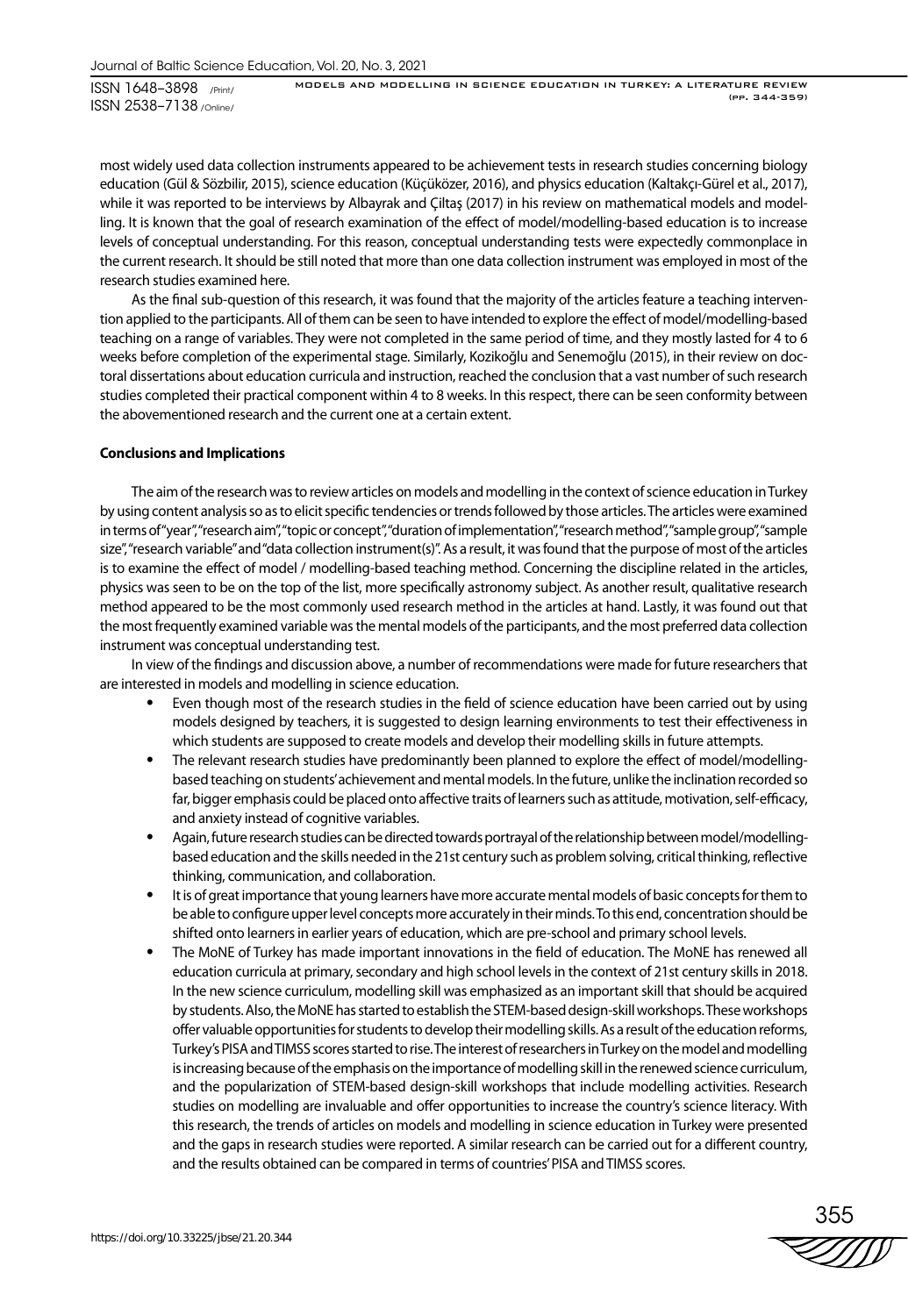ISSN 1648–3898 /Print/ ISSN 2538–7138 /Online/

MODELS AND MODELLING IN SCIENCE EDUCATION IN TURKEY: A LITERATURE REVIEW (pp. 344-359)

• In recent years, especially during the Covid-19 pandemic, content analysis studies have attracted the attention of many researchers and their number has increased day by day. Researchers working on a particular subject generally spend a lot of time to reach research studies on this subject in the relevant literature. At this point, content analysis studies provide important convenience. These types of research studies are of great importance not only for researchers working on this subject, but also for researchers who are just beginning to identify a research problem or subject to be examined. These researchers not only have the opportunity to see what kind of research studies have been conducted on a particular subject through, but also have the opportunity to see more clearly what gaps are in literature and which problems have not yet been examined. In addition, once researchers become aware of current research topics and trends in the literature, they may wish to do research on these topics. Therefore, the results of content analysis studies guide research studies on future. It can be said that this research is important because the articles on models and modelling in science education in Turkey were examined and evaluated in a comprehensive and holistic manner. The researchers who realize what kind of research studies are done in different countries can carry out the similar research studies in their own countries.

#### **References**

- Aksakal, M., Karataş, A., & Laçin-Şimşek, C. (2015). Mayoz bölünme konusunun öğretiminde modellerle zenginleştirilmiş laboratuvar ortamının akademik başarıya etkisi [The effect of a laboratory environment enriched with models on academic success within the scope of teaching the subject of meiosis]. *Pamukkale University Journal of Education*, *37*(1), 49-60.
- Albayrak, E, & Çiltaş, A. (2017). Türkiye'de matematik eğitimi alanında yayınlanan matematiksel model ve modelleme araştırmalarının betimsel içerik analizi [Descriptive content analysis of mathematical modeling research published in the field of mathematics education in Turkey]. *International Journal of Turkish Education Sciences, 2017*(9), 258-283.
- Alkan, İ., Akkaya, G., & Köksal, M. S. (2016). Fen bilgisi öğretmen adaylarının mitoz ve mayoz bölünmeye ilişkin kavram yanılgılarının model oluşturma yaklaşımıyla belirlenmesi [Determining misconceptions of prospective science teachers by using modeling approach as a data collection way]. *Ondokuz Mayis University Journal of Faculty of Education*, *35*(2), 121-135.
- Ananiadou, K., & Claro, M. (2009). *21st century skills and competences for new millennium learners in OECD countries*. OECD education working paper no. 41. OECD Publishing. https://doi.org/10.1787/218525261154
- Aydın, S., Ural-Keleş, P., & Hafızoğlu, H. (2018). The mental models of the secondary school students about the Sun, the Earth and the Moon system. *International Journal of Eurasia Social Sciences*, *9*(34), 2425-2437.
- Ayvacı, H. Ş., & Bebek, G. (2017). 2013 yılında revize edilen fen bilimleri dersi öğretim programı'nda yer alan kazanımların incelenmesi: Model oluşturma ve kullanma konusu [Analysis of gains took place in science course teaching program revised in 2013: Subject of forming model and using model]. *HAYEF Journal of Education*, *14*(1), 89-104.
- Aztekin, S., & Taşpınar-Şener, Z. (2015). The content analysis of mathematical modelling studies in Turkey: A meta-synthesis study. *Education and Science, 40*(178), 139-161. https://doi.org/10.15390/EB.2014.4125
- Bakaç, M., & Taşoğlu, A. (2016). Fizik öğretmen adaylarının radyoaktivite konusundaki kavram yanılgılarının giderilmesinde modellemenin etkisi [The effect of modeling in removing the misconceptions on radioactivity of prospective physics teachers]. *Gazi Journal of Education Sciences*, *2*(3), 181-192.
- Binkley, M., Erstad, O., Herman, J., Raizen, S., Ripley, M., Miller-Ricci, M., & Rumble, M. (2012). Defining twenty-first century skills. In P. Griffin, B. McGaw, & E. Care (Eds.), *Assessment and teaching of 21st century skills* (pp. 17-66). Springer. https://doi.org/10.1007/978-94-007-2324-5\_2
- Çalış, S. (2010). The level of understanding of elementary education students' some chemistry subjects. *Procedia-Social and Behavioral Sciences, 2*(2), 4868-4871. https://doi.org/10.1016/j.sbspro.2010.03.786
- Chittleborough, G. D., Treagust, D. F., Mamiala, T. L., & Mocerino, M. (2005). Students' perceptions of the role of models in the process of science and in the process of learning. *Research in Science & Technological Education*, *23*(2), 195-212. https://doi.org/10.1080/02635140500266484
- Chittleborough, G., & Treagust, D. F. (2007). The modelling ability of non-major chemistry students and their understanding of the submicroscopic level. *Chemistry Education Research and Practice*, *8*(3), 274-292. https://doi.org/10.1039/B6RP90035F
- Coştu, B., Ayas, A., & Ünal, S. (2007). Kavram yanılgıları ve olası nedenleri: Kaynama kavramı [Misconceptions about boiling and their possible reasons]. *Kastamonu Education Journal, 15*(1), 123-136.
- Council of Higher Education of Turkey (CoHE) (2011). Türkiye yükseköğretim yeterlilikler çerçevesi [National qualifications framework for higher education in Turkey]. *YÖK*. http://tyyc.yok.gov.tr/dosyalar/21122011-TYYC%20Yonetmeligi-Taslak.doc
- Deniş-Çeliker, H. D., & Uçar, C. (2015). Fen eğitimi araştırmacılarına bir rehber: 2001-2013 yılları arasında yazılan lisansüstü tezlerin incelenmesi [A guide for science researchers: Examination of thesis written between 2001-2013 years]. *Electronic Journal of Social Sciences, 14*(54), 81-94.
- Dergipark. (2020). About Dergipark. *Dergipark*. https://dergipark.org.tr/tr/pub/page/about
- Devi, R., Tiberghien, A., Baker, M., & Brna, P. (1996). Modelling students' construction of energy models in physics. *Instructional Science, 24*(4), 259-293. https://doi.org/10.1007/BF00118052
- Doğru, M., Gençosman, T., Ataalkın, A. N., & Şeker, F. (2012). Fen bilimleri eğitiminde çalışılan yüksek lisans ve doktora tezlerinin analizi [Analysis of the postgraduate and doctoral theses conducted on sciences education]. *Journal of Turkish Science Education, 9*(1), 49-64.
- Ergün, A., & Sarıkaya, M. (2014). The effects of the model-based activities on overcoming the misconceptions regarding the particulate natured structure of the matter. *E-Journal of New World Sciences Academy*, *9*(3), 248-275.

356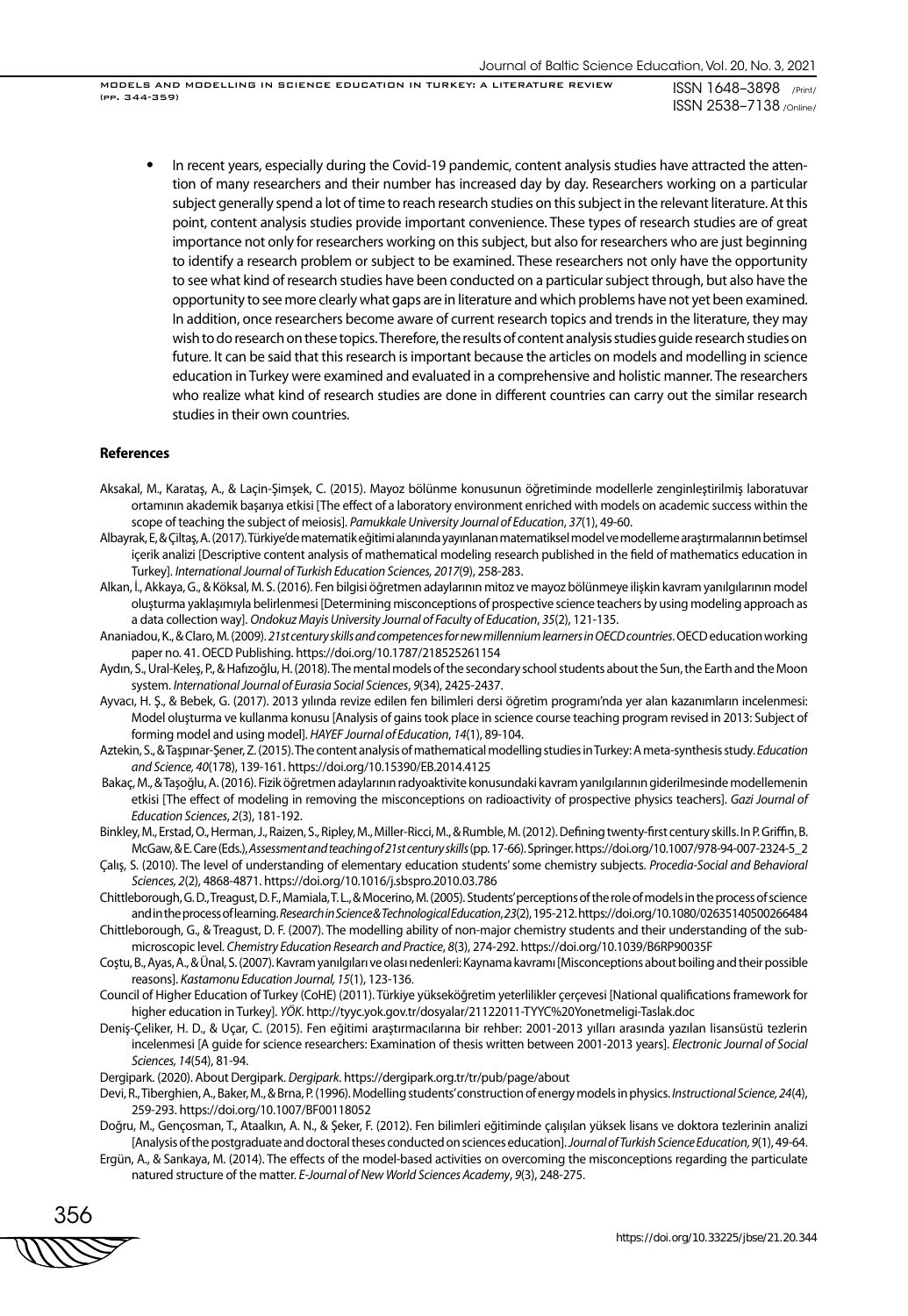Ergün, A., & Sarıkaya, M. (2019). The effect of model-based learning on the academic success and conceptual understanding of middle-school students on the subject of the particulate nature of matter. *Electronic Journal of Social Sciences*, *18*(72), 2059-2075. https://app.trdizin.gov.tr/publication/paper/detail/TXpFM05ESXlNZz09

Frede, V. (2006). Pre-service elementary teacher's conceptions about astronomy. *Advances in Space Research*, *38*(10), 2237-2246.

- Gilbert, J. K., Boulter, C. J., & Elmer, R. (2000). Positioning models in science education and in design and technology education. In J. K. Gilbert & C. J. Boulter (Eds.), *Developing models in science education* (pp. 3-7). Springer. https://doi.org/10.1007/978-94-010-0876-1\_1
- Gilbert, S. W. (2011). *Models-based science teaching: Understanding and using mental models.* National Science Teachers Association (NSTA) Press.
- Göktaş, Y., Küçük, S., Aydemir, M., Telli, E., Arpacık, Ö., Yıldırım, G., & Reisoğlu, İ. (2012). Educational technology research trends in Turkey: A content analysis of the 2000-2009 decade. *Educational Sciences: Theory & Practice*, *12*(1), 177-199.
- Görecek-Baybars, M., & Çil, M. (2019). Ortaokul öğrencilerinin "Güneş Sistemi" ile ilgili zihinsel modelleri [Secondary school students' mental models about "Solar System"]. *Anemon Journal of Social Sciences of Mus Alparslan University*, *7*, 37-46. https://doi.org/10.18506/anemon.521940
- Greca, M. I., & Moreira, M. A. (2000). Mental models, conceptual models, and modelling. *International Journal of Science Education, 22*(1), 1-11. https://doi.org/10.1080/095006900289976
- Gul, Ş., & Sozbilir, M. (2015). Biology education research trends in Turkey. *Eurasia Journal of Mathematics, Science & Technology Education, 11*(1), 93–109. https://doi.org/10.12973/eurasia.2015.1309a
- Güneş, B., Gülçiçek, Ç., & Bağcı, N. (2004). Eğitim fakültelerindeki fen ve matematik öğretim elemanlarının model ve modelleme hakkındaki görüşlerinin incelenmesi [Analysis of science educators' views about model and modelling]. *Journal of Turkish Science Education, 1*(1), 35-48.

Harrison, A. G., & Treagust, D. F. (1998). Modelling in science lessons: Are there better ways to learn with models? *School Science and Mathematics, 98*(8), 420-429. https://doi.org/10.1111/j.1949-8594.1998.tb17434.x

- Harrison, A. G., & Treagust, D. F. (2000). A typology of school science models. *International Journal of Science Education, 22*(9), 1011-1026. https://doi.org/10.1080/095006900416884
- Hestenes, D. (2006, August). Notes for a modelling theory of science, cognition and instruction. In E. van den Berg, T. Ellermeijer, & O. Slooten (Eds.), *Proceedings GIREP Conference 2006: Modelling in physics and physics education* (pp. 34-65). University of Amsterdam.
- Hrastinski, S., & Keller, C. (2007). An examination of research approaches that underlie research on educational technology: A review from 2000 to 2004. *Journal of Educational Computing Research, 36*(2), 175-190. https://doi.org/10.2190/H16L-4662-6000-0446
- Hsieh, H. F., & Shannon, S. E. (2005). Three approaches to qualitative content analysis. *Qualitative Health Research*, *15*(9), 1277-1288. https://doi.org/10.1177/1049732305276687
- Ingham, A. M., & Gilbert, J. K. (1991). The use of analogue models by students of chemistry at higher education level. *International Journal of Science Education, 13*(2), 193-202. https://doi.org/10.1080/0950069910130206
- Justi, R. S., & Gilbert, J. K. (2002). Modelling, teachers' views on the nature of modelling, and implications for the education of modellers. *International Journal of Science Education*, *24*(4), 369-387. https://doi.org/10.1080/09500690110110142
- Kaltakçı-Gürel, D., Sak, M., Ünal, Z. Ş., Özbek, V., Candaş, Z., & Şen, S. (2017). 1995-2015 yılları arasında Türkiye'de fizik eğitimine yönelik yayınlanan makalelerin içerik analizi [Content analysis of physics education articles published in Turkey between 1995 and 2015]. *Mehmet Akif Ersoy University Journal of Education Faculty, 42*, 143-167.
- Kozikoğlu, İ., & Senemoğlu, N. (2015). The content analysis of dissertations completed in the field of curriculum and instruction (2009-2014). *Education and Science*, *40*(182), 29-41.
- Küçüközer, A. (2016). Fen bilgisi eğitimi alanında yapılan doktora tezlerine bir bakış [An overview of the doctoral thesis in science education]. *Necatibey Faculty of Education Electronic Journal of Science and Mathematics Education, 10*(1), 107-141.
- Kurnaz, M. A., & Değermenci, A. (2012). 7. sınıf öğrencilerinin güneş, dünya ve ay ile ilgili zihinsel modelleri [Mental models of 7th grade students on sun, earth, and moon]. *Elementary Education Online, 11*(1), 137-150.
- Landis, J. R., & Koch, G. G. (1977). The measurement of observer agreement for categorical data. *Biometrics*, *33*(1), 159-174. https://doi.org/10.2307/2529310
- Mann, M., & Treagust, D. F. (2010). Students' conceptions about energy and the human body. *Science Education International*, *21*(3), 144-159. Ministry of National Education of Turkey (MoNE) (2018). Fen bilimleri dersi öğretim programı (İlkokul ve ortaokul 3, 4,
- 5, 6, 7 ve 8. sınıflar) [Science Course Curriculum (Primary and Secondary School 3, 4, 5, 6, 7 and 8th Grades)]. *MEB*. http://mufredat.meb.gov.tr/Dosyalar/201812312311937-FEN%20B%C4%B0L%C4%B0MLER%C4%B0%20 %C3%96%C4%9ERET%C4%B0M%20PROGRAMI2018.pdf
- Ministry of National Education of Turkey (MoNE) (2019). PISA 2018 Türkiye ön raporu [PISA 2018 preliminary report of Turkey]. *MEB*. http://pisa.meb.gov.tr/wp-content/uploads/2020/01/PISA\_2018\_Turkiye\_On\_Raporu.pdf
- Ministry of National Education of Turkey (MoNE) (2020). TIMSS 2019 Türkiye Ön Raporu [TIMSS 2019 preliminary report of Turkey]. *MEB*. http://www.meb.gov.tr/meb\_iys\_dosyalar/2020\_12/10173505\_No15\_TIMSS\_2019\_Turkiye\_On\_Raporu\_Guncel.pdf
- Ministry of National Education of Turkey (MoNE) (2021). Tasarım beceri atölyeleriyle 1 yılda yaklaşık 6 bin okulun koridoru hayat sahnesine dönüştü [Approximately 6 thousand schools' corridor transformed into a life stage in 1 year by design skill workshops]. *MEB*. https://tba.meb.gov.tr/?p=3946
- O'Toole, J. M., Freestone, M., McKoy, K. S., & Duckworth, B. (2018). Types, topics and trends: A ten-year review of research journals in science education. *Education Sciences, 8*(2), 73. https://doi.org/10.3390/educsci8020073
- Okumuş, S., Doymuş, K. (2018). Modellerin okuma-yazma-uygulama yöntemi ve yedi ilke ile uygulanmasının maddenin tanecikli yapısı ve yoğunluk konularının kavramsal anlaşılmasına etkisi [The effect of using models with seven principles and cooperative learning on students' conceptual understandings]. *Abant İzzet Baysal University Education Faculty Journal*, *18*(3), 1603-1638.
- Ornek, F. (2008). Models in science education: Applications of models in learning and teaching science. *International Journal of Environmental & Science Education, 3*(2), 35-45.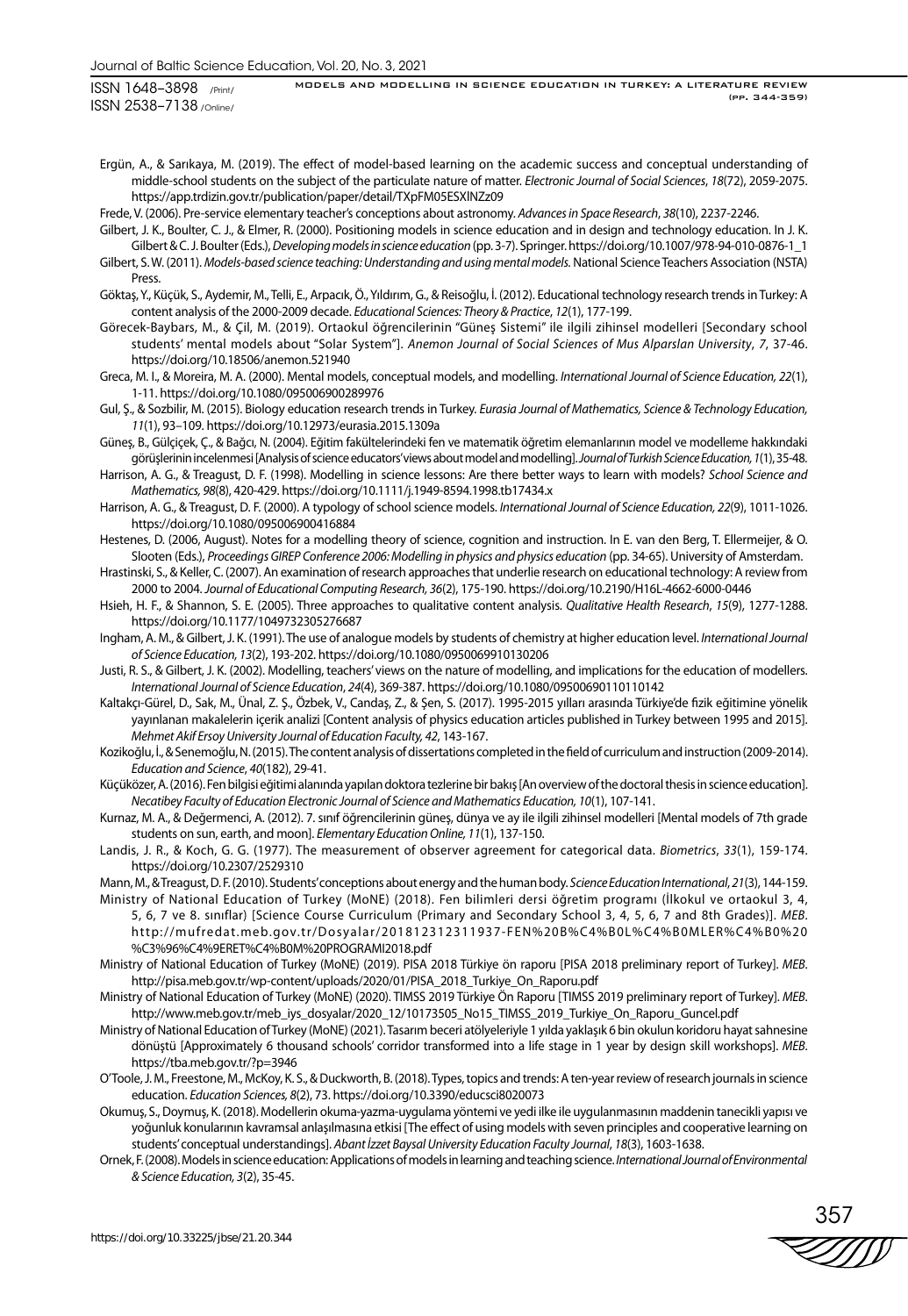Önder, N., Oktay, Ö., Eraslan, F., Gülçiçek, Ç., Göksu, V., Kanlı, U., Eryılmaz, A., & Güneş, B. (2013). Content analysis of physics education studies published in Turkish science education journal from 2004 to 2011. *Journal of Turkish Science Education, 10*(4), 151-163. http://tused.org/index.php/tused/article/view/403

Özkan, U. B. (2019). *Eğitim bilimleri araştırmaları için doküman inceleme yöntemi* [Document review method for educational sciences research]. Seçkin Publishing.

- Paton, R. C. (1996). On an apparently simple modelling problem in biology. *International Journal of Science Education, 18*(1), 55-64. https://doi.org/10.1080/0950069960180105
- Schwarz, C. (2009). Developing preservice elementary teachers' knowledge and practices through modeling-centered scientific inquiry. *Science Education, 93*(4), 720-744. https://doi.org/10.1002/sce.20324
- Schwarz, C. V., & White, B. Y. (2005). Metamodeling knowledge: Developing students' understanding of scientific modeling. *Cognition and Instruction*, *23*(2), 165-205. https://doi.org/10.1207/s1532690xci2302\_1
- Schwarz, C. V., Reiser, B. J., Davis, E. A., Kenyon, L., Achér, A., Fortus, D., Shwartz, Y., Hug, B., & Krajcik, J. (2009). Developing a learning progression for scientific modeling: Making scientific modeling accessible and meaningful for learners. *Journal of Research in Science Teaching, 46*(6), 632-654. https://doi.org/10.1002/tea.20311
- Şeren, N., & Doğru, M. (2018). 4. sınıf öğrencilerinin fen bilimleri konularına yönelik zihinsel modelleri [The determination of mental models of 4th grade students on scientific subjects]. *Anatolian Journal of Teacher*, *2*(1), 19-34.
- Sins, P. H., Savelsbergh, E. R., van Joolingen, W. R., & van Hout-Wolters, B. H. (2009). The relation between students' epistemological understanding of computer models and their cognitive processing on a modelling task. *International Journal of Science Education, 31*(9), 1205-1229. https://doi.org/10.1080/09500690802192181

Sözbilir, M., Kutu, H. & Yaşar, M.D. (2013). Status and trends in chemistry education research in Turkey. In M. Sözbilir (Ed). *Chemistry education in Turkey* (pp. 175-204). Turkish Chemical Society Publication.

Teo, T. W., Goh, M. T., & Yeo, L. W. (2014). Chemistry education research trends: 2004–2013. *Chemistry Education Research and Practice, 15*(4), 470-487. https://doi.org/10.1039/c4rp00104d

Treagust, D. F., Chittleborough, G., & Mamiala, T. L. (2002). Students' understanding of the role of scientific models in learning science. *International Journal of Science Education, 24*(4), 357-368. https://doi.org/10.1080/09500690110066485

Türk, C., & Kalkan, H. (2017). Modellerle astronomi öğretiminin öğrencilerin başarılarına ve tutumlarına etkisi [The effect of teaching astronomy with models on students' achievements and attitudes]. *Journal of Current Researches on Educational Studies*, *7*(2), 185-204.

Ulutaş, B., Üner, S., Turan-Oluk, N., Yalçın-Çelik, A., & Akkuş, H. (2015). Türkiye'deki kimya eğitimi makalelerinin incelenmesi: 2000-2013 [Analysis of chemistry education research papers in Turkey: 2000-2013]. *Journal of Kırşehir Education Faculty, 16*(2), 141-160.

Ünal, G., & Ergin, Ö. (2006). Fen eğitimi ve modeller [Science education and models]. *Milli Eğitim Dergisi, 171*, 188-196.

Van Driel, J. H., & Verloop, N. (1999). Teachers' knowledge of models and modelling in science. *International Journal of Science Education*, *21*(11), 1141-1153. https://doi.org/10.1080/095006999290110

Voogt, J., & Roblin, N. P. (2012). A comparative analysis of international frameworks for 21st century competences: Implications for national curriculum policies. *Journal of Curriculum Studies, 44*(3), 299-321. https://doi.org/10.1080/00220272.2012.668938

Windschitl, M., Thompson, J., & Braaten, M. (2008). Beyond the scientific method: Model-based inquiry as a new paradigm of preference for school science investigations. *Science Education, 92*(5), 941-967. https://doi.org/10.1002/sce.20259

Yıldırım, A., & Şimşek, H. (2011). *Sosyal bilimlerde nitel araştırma yöntemleri (8.baskı)* [Qualitative research methods in the social sciences (8th Ed.)]. Seçkin Publishing.

#### **Appendix 1**

*The Article analysis form (AAF)*

|                   | Article Tag |  |
|-------------------|-------------|--|
| Title             |             |  |
| Author(s)<br>Year |             |  |
|                   |             |  |
| Journal           |             |  |
|                   |             |  |

| Research Aim                                                     | Field/Topic              |
|------------------------------------------------------------------|--------------------------|
| () To determine the effects of model or modelling-based teaching | () Biology / Topic:      |
| () To examine mental models                                      | () Physics / Topic:      |
| () To examine the views on model or modelling-based teaching     | $( )$ Chemistry / Topic: |
| () To examine the views on the nature of models and modelling    |                          |
| () To examine process of modelling                               |                          |
| $()$ Other                                                       |                          |